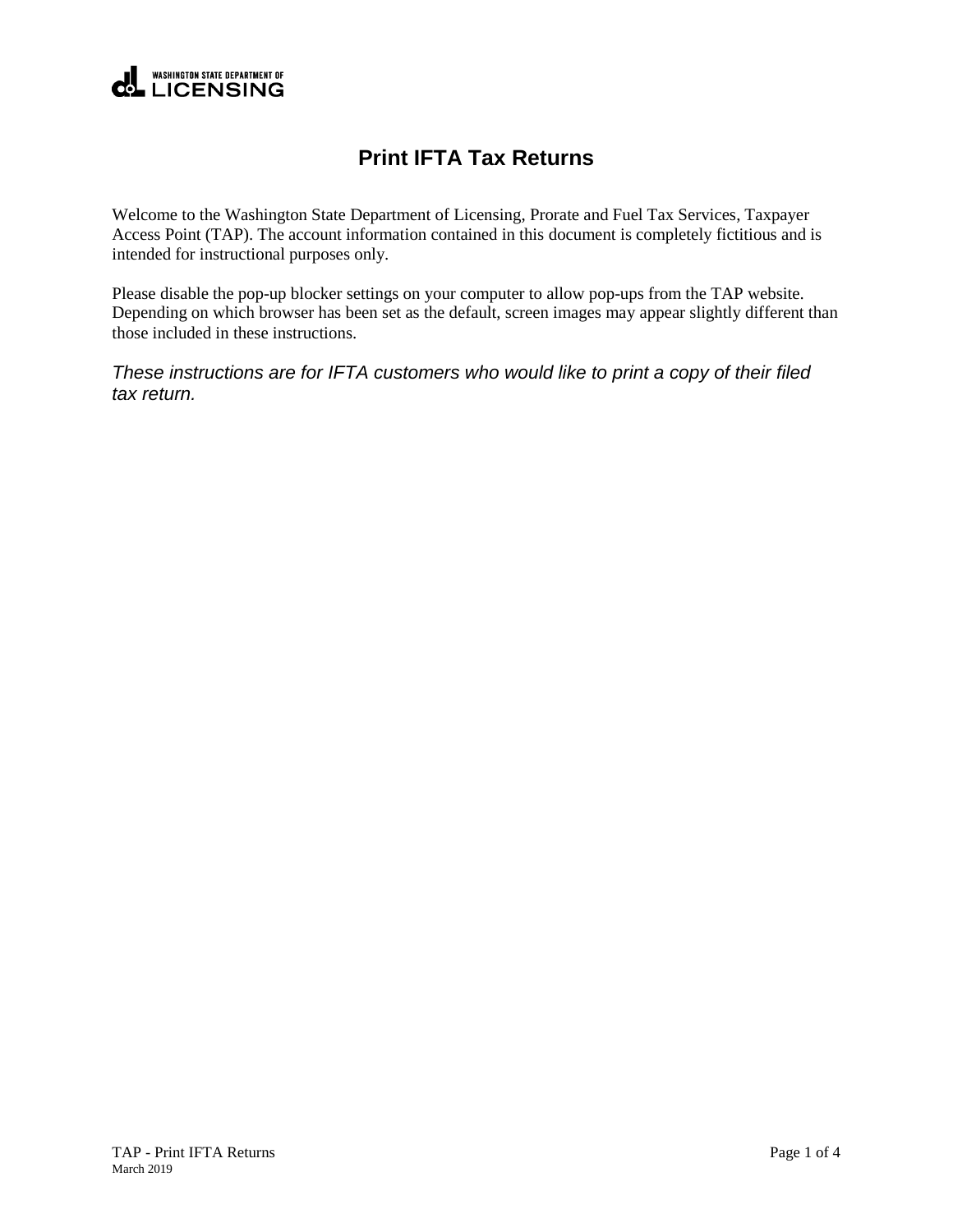## **Instructions to Print IFTA Tax Returns**

Log into Taxpayer Access Point (TAP).

*Note: For more information on how to log into your TAP account, see [How to log into TAP.](http://www.dol.wa.gov/vehicleregistration/docs/TAP-how-to-log-into-tap.pdf)*

| axpayer<br>ccess<br>А<br>oint                                                   |         |                                   |                                               |                                                                 |                            | <b>Prorate and Fuel Tax Services</b>               |                                                                               | <b>O</b> WASHINGTON STATE DEPARTMENT OF             |  |  |
|---------------------------------------------------------------------------------|---------|-----------------------------------|-----------------------------------------------|-----------------------------------------------------------------|----------------------------|----------------------------------------------------|-------------------------------------------------------------------------------|-----------------------------------------------------|--|--|
| <b>Menu</b>                                                                     | Log Off | <b>IRP TEST</b>                   |                                               |                                                                 | <b>Names And Addresses</b> |                                                    |                                                                               | I Want To                                           |  |  |
| Home                                                                            |         | Federal Employer ID<br>My Balance | 11-1111111<br>\$3,249.41                      | Legal Name<br><b>Physical Address</b><br><b>Mailing Address</b> | <b>IRP TEST</b><br>Add     | <b>1661 ANTHEM LN SW TUMWATER WA</b>               | <b>View Profile</b><br><b>Make a Payment</b><br><b>Register a New Account</b> |                                                     |  |  |
| Back                                                                            |         | Accounts <sup>2</sup>             | History <sup>1</sup><br>Messages <sup>0</sup> | Letters <sup>1</sup>                                            |                            |                                                    |                                                                               |                                                     |  |  |
| View Support ID                                                                 |         | My Accounts <sup>2</sup>          |                                               |                                                                 |                            |                                                    |                                                                               |                                                     |  |  |
| <b>Navigation</b>                                                               |         | <b>My Accounts</b><br>Account Id  | Account Type                                  | Name                                                            | Frequency                  | Address                                            |                                                                               | <b>Hide History Filter</b><br><b>Balance Status</b> |  |  |
| » My Accounts                                                                   |         | 0022307<br>0022307-0101           | <b>IFTA</b><br><b>IRP</b> Fleet               | <b>IRP TEST</b><br><b>IRP TEST</b>                              | Quarterly<br>Prorate Fisc  | 1661 ANTHEM LN SW TUMW/<br>1661 ANTHEM LN SW TUMW/ |                                                                               | 0.00 Active<br>3.249.41 Active                      |  |  |
| <b>TAP Help</b>                                                                 |         | 2 Rows                            |                                               |                                                                 |                            |                                                    |                                                                               |                                                     |  |  |
| TAP How-To Videos                                                               |         |                                   |                                               |                                                                 |                            |                                                    |                                                                               |                                                     |  |  |
| TAP Frequently Asked<br>Ouestions                                               |         |                                   |                                               |                                                                 |                            |                                                    |                                                                               |                                                     |  |  |
| dol.wa.gov   Contact Us   About Us   Survey   More About TAP   Copyright @ 2015 |         |                                   |                                               |                                                                 |                            |                                                    |                                                                               |                                                     |  |  |

Under **Account ID**, select your **IFTA Account** hyperlink.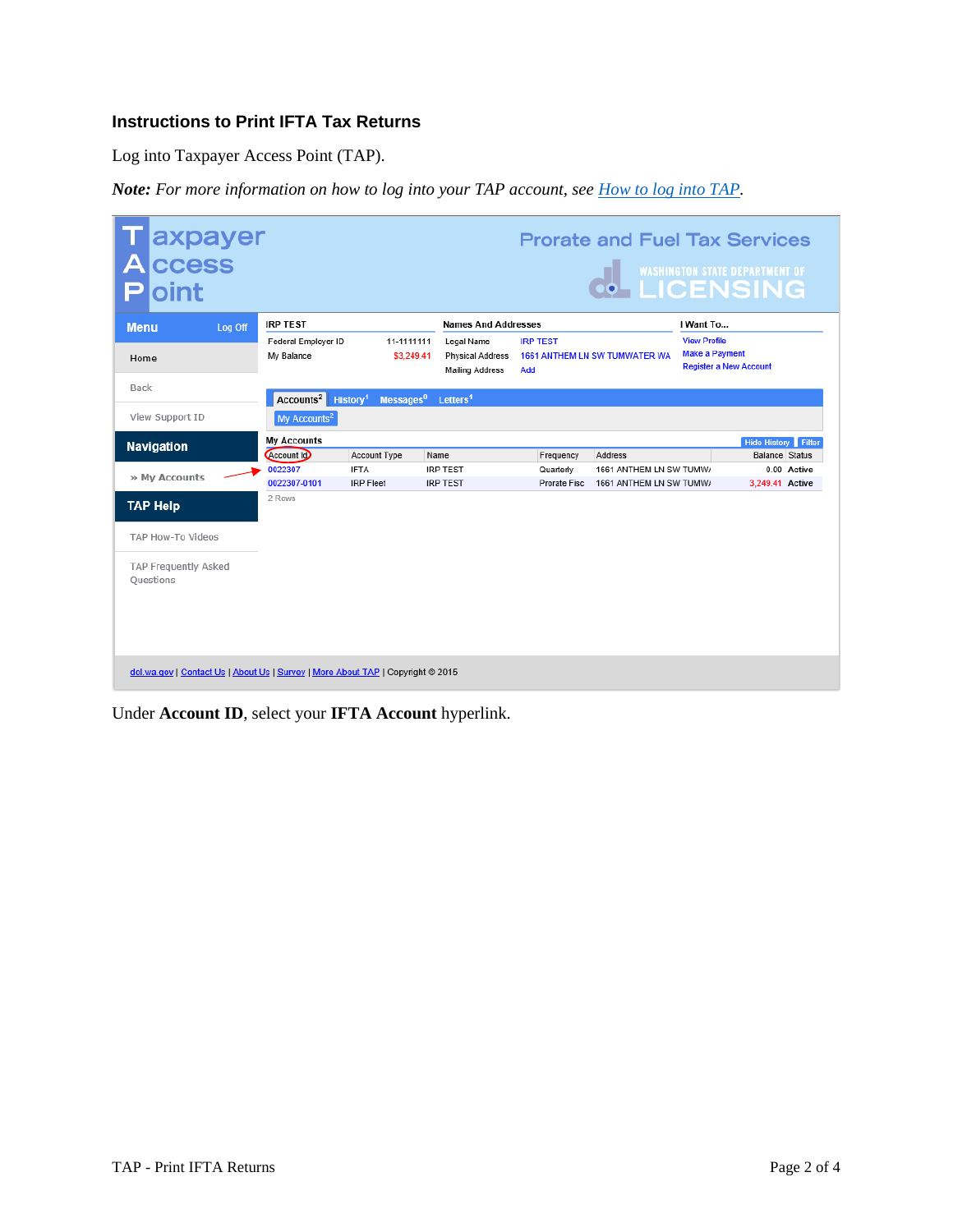| IFTA Tax Returns can be printed from the <b>Period</b> tab or the <b>Activity</b> tab. Both options are shown below. |  |
|----------------------------------------------------------------------------------------------------------------------|--|
|                                                                                                                      |  |

| axpayer<br> ccess<br>oint |                                                                                                  |                          |                                  |                                                                                           |                |              |              |                | <b>WASHINGTON STATE DEPARTMENT OF</b><br><b>• LICENSING</b>                                                                                                              |  |  |
|---------------------------|--------------------------------------------------------------------------------------------------|--------------------------|----------------------------------|-------------------------------------------------------------------------------------------|----------------|--------------|--------------|----------------|--------------------------------------------------------------------------------------------------------------------------------------------------------------------------|--|--|
| <b>Menu</b><br>Log Off    | <b>IFTA</b>                                                                                      |                          |                                  | <b>Names And Addresses</b>                                                                |                |              |              |                | I Want To                                                                                                                                                                |  |  |
| Home<br><b>Back</b>       | <b>Federal Employer ID</b><br>Quarterly<br><b>My Balance</b><br>Pendina<br><b>Payment Source</b> |                          | \$0.00<br>\$0.00<br><b>Setup</b> | <b>DBA</b> Name<br><b>Legal Name</b><br><b>Physical Address</b><br><b>Mailing Address</b> | Add            |              |              |                | <b>View Accounts</b><br><b>View Profile</b><br><b>Request Good Standing Letter</b><br>Register a New Account<br>Renew or Request License & Decal<br><b>Close Account</b> |  |  |
| <b>View Support ID</b>    |                                                                                                  |                          |                                  | Letters <sup>26</sup>                                                                     |                |              |              |                |                                                                                                                                                                          |  |  |
| <b>WLS</b>                | <b>Periods</b> History<br><b>All Periods</b>                                                     | <b>Activity</b>          | Messages <sup>13</sup>           |                                                                                           |                |              |              |                |                                                                                                                                                                          |  |  |
| RunDate: 19-Mar-2019      |                                                                                                  | Periods from 19-Mar-2017 |                                  |                                                                                           |                |              |              |                | <b>Change Date Filter</b>                                                                                                                                                |  |  |
|                           | Period                                                                                           | <b>Return Status</b>     |                                  |                                                                                           | Tax            | Penalty      | Interest     | Credits        | <b>Balance Messages</b>                                                                                                                                                  |  |  |
| <b>Navigation</b>         | 31-Dec-2019<br>30-Sep-2019                                                                       | Processed                | <b>Return List</b>               |                                                                                           | 280.00<br>0.00 | 0.00<br>0.00 | 0.00<br>0.00 | 280.00<br>0.00 | 0.00 Return List<br>0.00                                                                                                                                                 |  |  |
|                           | 30-Jun-2019                                                                                      |                          |                                  |                                                                                           | 0.00           | 0.00         | 0.00         | 0.00           | 0.00                                                                                                                                                                     |  |  |
| My Accounts               | 31-Mar-2019                                                                                      |                          |                                  |                                                                                           | 0.00           | 0.00         | 0.00         | 0.00           | 0.00                                                                                                                                                                     |  |  |
|                           | 31-Dec-2018                                                                                      | <b>Multiple Returns</b>  | <b>Return List</b>               |                                                                                           | 2.772.62       | 0.00         | 0.00         | 2.772.62       | <b>Return List</b><br>$0.00 -$                                                                                                                                           |  |  |
| $>$ TFTA                  | 30-Sep-2018                                                                                      | Processed                | <b>View Return</b>               |                                                                                           | 2.921.34       | 0.00         | 0.00         | 2.921.34       | 0.00<br><b>View Return</b>                                                                                                                                               |  |  |
|                           | 30-Jun-2018                                                                                      | Processed                | <b>View Return</b>               |                                                                                           | 3.250.67       | 0.00         | 0.00         | 3.250.67       | 0.00<br><b>View Return</b>                                                                                                                                               |  |  |
|                           | 31-Mar-2018                                                                                      | Processed                | <b>View Return</b>               |                                                                                           | 2.315.43       | 0.00         | 0.00         | 2.315.43       | <b>View Return</b><br>0.00                                                                                                                                               |  |  |
|                           | 31-Dec-2017                                                                                      | <b>Multiple Returns</b>  | <b>Return List</b>               |                                                                                           | 2.747.17       | 0.00         | 0.00         | 2.747.17       | 0.00 Return List                                                                                                                                                         |  |  |
|                           | 30-Sep-2017                                                                                      | Processed                | <b>View Return</b>               |                                                                                           | 1.948.22       | 0.00         | 0.00         | 1,948.22       | 0.00 View Return                                                                                                                                                         |  |  |
|                           | 30-Jun-2017                                                                                      | Processed                | <b>View Return</b>               |                                                                                           | 2,634.52       | 0.00         | 0.00         | 2.634.52       | $0.00 -$<br><b>View Return</b>                                                                                                                                           |  |  |
|                           | 31-Mar-2017                                                                                      | Processed                | <b>View Return</b>               |                                                                                           | 1,539.80       | 0.00         | 0.00         | 1,539.80       | 0.00 View Return                                                                                                                                                         |  |  |
|                           | 12 Rows                                                                                          |                          |                                  |                                                                                           |                |              |              |                |                                                                                                                                                                          |  |  |

From **All Periods**, select **View Return** for the *period* you would like to print.

| axpayer<br><b>CCESS</b><br>oint |                            | <b>Prorate and Fuel Tax Services</b><br><b>WASHINGTON STATE DEPARTMENT OF</b><br><b><i>ILICENSING</i></b>                                 |
|---------------------------------|----------------------------|-------------------------------------------------------------------------------------------------------------------------------------------|
| <b>Menu</b><br>Log Off          | <b>IFTA Return</b>         | Change Print                                                                                                                              |
|                                 | <b>Federal Employer ID</b> |                                                                                                                                           |
| Home                            | Name<br><b>IFTA</b>        | and the company of the com-                                                                                                               |
| <b>Back</b>                     | Period                     | 30-Sep-2018                                                                                                                               |
|                                 | Due                        | 31-Oct-2018                                                                                                                               |
| <b>View Support ID</b>          | Received                   | 29-Oct-2018                                                                                                                               |
|                                 | <b>Status</b>              | Processed                                                                                                                                 |
| <b>WLS</b>                      | 1. Information             |                                                                                                                                           |
| RunDate: 19-Mar-2019            | <b>Information</b>         |                                                                                                                                           |
| <b>Navigation</b>               | <b>IFTA Tax Return</b>     |                                                                                                                                           |
|                                 |                            | • Use this service to file your original IFTA return.                                                                                     |
| My Accounts                     |                            | - You will receive a confirmation code upon successful submission of your return. Keep this code with your tax records.                   |
| <b>IFTA</b>                     |                            | . DO NOT mail your return after you complete your online filing. Doing so can cause processing delays.                                    |
| » IFTA Return - 30-             |                            | Once your return has been processed you can amend it by viewing the return and clicking the change button at the top right of the screen. |

Click the **Print** tab.